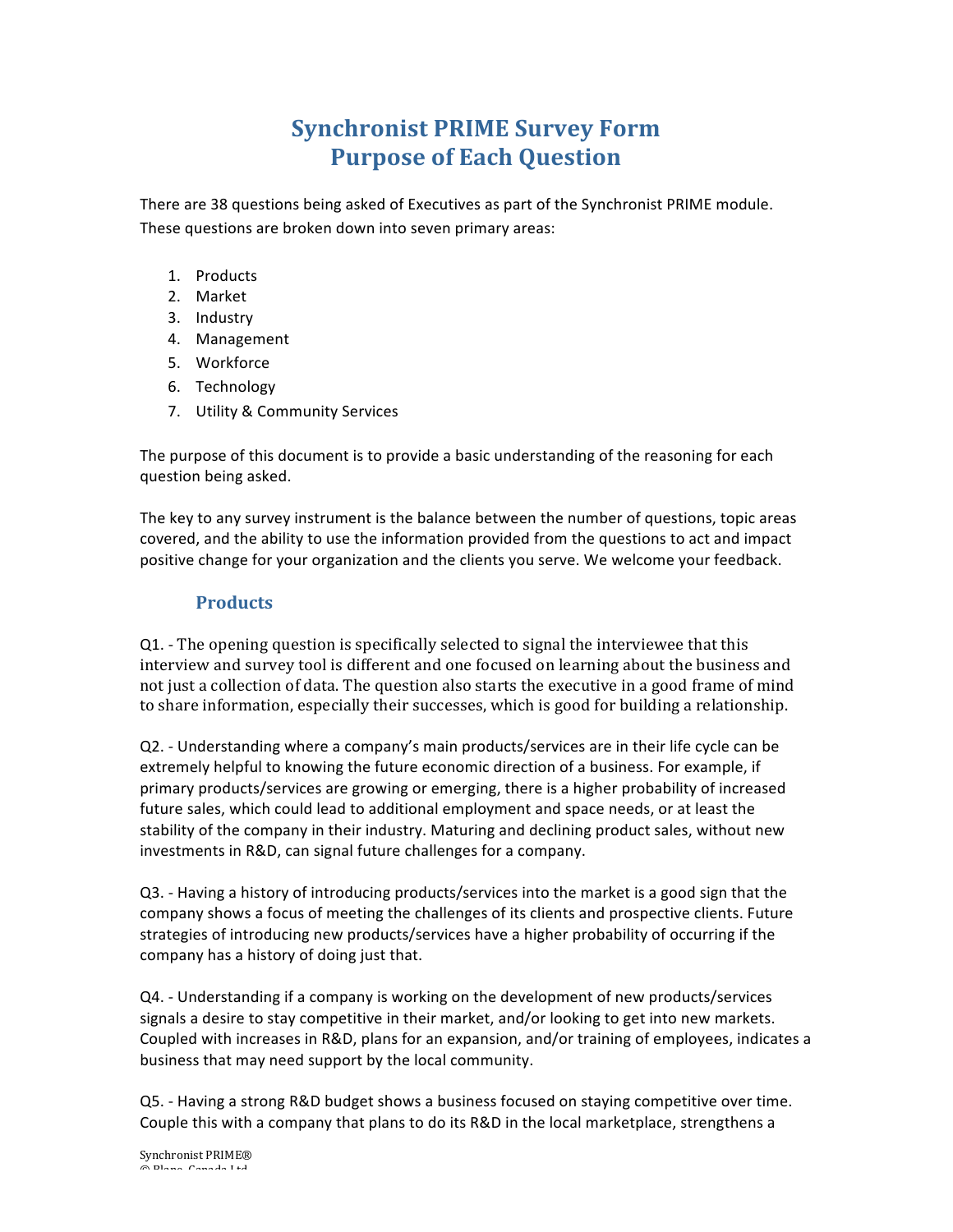businesses place within a community. Even if R&D takes place at a different facility, the integration of that technology at a local facility is a positive sign of stability for such an operation.

#### **Market**

Q6. - Understanding the primary market of the company signals the diversity of the business in terms of its client base. For example, a company with national or international markets is likely to have a stronger opportunity to obtain sales from a variety of companies, thus diversifying its business portfolio, making it less likely to be impacted by a single geographical area or client.

Q7. - Knowing the trajectory of company sales is a strong signal of the health of the business. Even if a business shows stable sales, it could indicate a strength or weakness with the business compared to the direction of its industry sector.

Q8. - Like Question 2, understanding how a company's primary products are being viewed in the marketplace is a strong indication of opportunities or challenges for the business. A company with growing market share of key products, plus investments in R&D, and products/services that are emerging or growing in their sales cycle, paints a picture of a potential strong future for such a company.

Q9. - Significant change with the business of key clients is something this question is looking to understand. Geographic changes, merger activity, or the eminent closing of business operations for existing clients is certainly something the local economic development organization is going to want to be aware of.

Q10. - When growth opportunities are being considered, the local economic development organization will want to know as soon as possible so that they may work to support such investments. The purpose of this question is to provide some of the basic details of growth the executive and his/her business is considering. Obviously, knowing these factors will allow the economic development organization to start working to alleviate barriers to growth, while supporting specific needs in facilities, utilities, workforce, incentives, etc. required to bring these plans to fruition.

Q11. - It is generally believed that companies who engage in international business/sales are helping to diverse their own client portfolio, which in turn creates a more stable environment for the local operations serving a larger base of clients. Companies in your market who are engaged in international sales also can be tapped for information on doing international trade in different countries, and this knowledge can assist other local businesses looking to trade in these markets. Of course, knowing which countries your companies do business can also signal concerns or opportunities depending on the business and political climate of a particular country or region.

Q12. - Knowing a company's strategy for outsourcing of aspects of their business can also signal internal resource allocation. These decisions can be helpful or challenging for a company's local operations.

Q13. - If a local company has facilities outside of the country, it is critical important to understand the operations of these facilities and if they compete with or support the local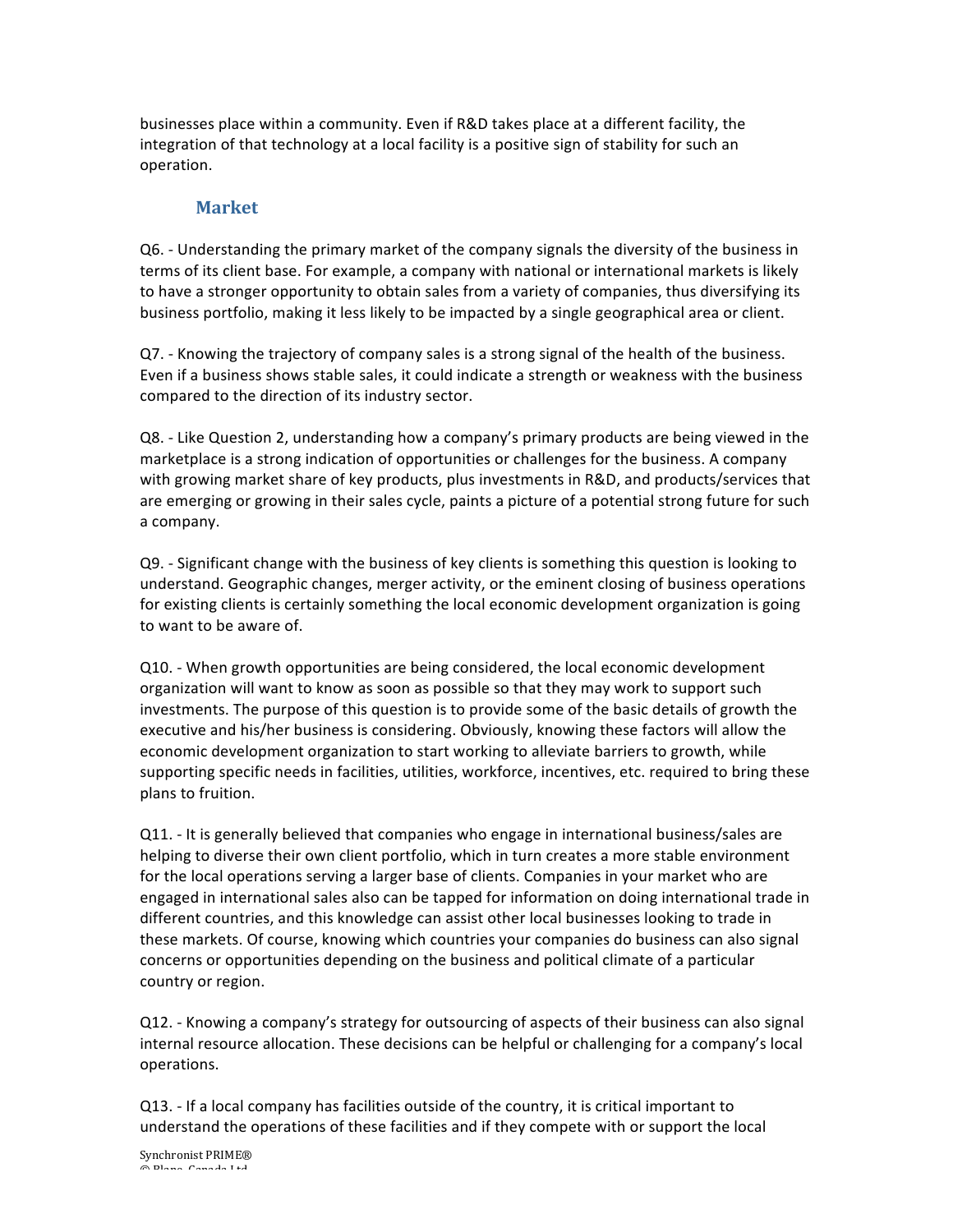facility. Like Questions 11 and 12, it is important to know and understand the countries with company operations, because depending on the business and political environment, they may offer the local operations an opportunity to garner more business.

## **Industry**

Q14. - Industries experiencing merger and acquisition activity pose both an opportunity and threat to local operations. The key is to know the position of the company and its local operations as to whether it is viewed as a key asset to the business. It is also important to know your community/state's ability to support companies who are merging assets and the ability to financially support such activities where new job creation may not occur, but the retention of employment and operations is the likely best outcome.

Q15. - An industry sector that is under capacity offers opportunities for expansion to meet unmet demand. Conversely, a sector that is over capacity may lead to the shuttering of facilities and/or the merger of operations.

Q16. - Adverse public policy decisions at the local, state or federal level can seriously hamper a company's ability to operate in a market. Though some of these issues may be challenging to address over a short period of time, seeing trends when aggregating multiple survey responses can begin the process of working on these foundational business development issues.

Q17. - When a company is experiencing a benefit from local, state or federal legislative changes, it can trigger an opportunity to assist a company, or industry sector, in growing their business and marketing that competitive advantage.

### **Management**

Q18. - Change of ownership, or anticipated change, is a critical time for any company; bringing with it both opportunity, but also potential risk. Knowing about these changes can lead a development organization to reach out to the new ownership or management and start building a relationship; taking advantage of opportunities; or help to manage negative changes that may be on the horizon.

Q19. - Identifying the strengths of a community from the perspective of company executives is a great way to capture, and then share/market, the positive attributes for doing business in a community/region/state. There is no better marketing strategy then taking these comments and generating testimonials that will have much more weight with industry peers.

Q20. - There is always room for improvement in any community, and learning directly from business executives the key weaknesses of a market that impacts their business, let alone their industry and/or all companies can give strategic direction to leadership on what businessrelated issues they should be paying attention to.

Q21. - It's not enough to just know the weaknesses of a marketplace. A weakness, though potentially challenging to the company, may not be considered a significant barrier to growth for them. This questions starts to dig deeper into understanding the potentially critical issues (ex. Workforce, transportation, utilities, etc.) that may hinder their local operations.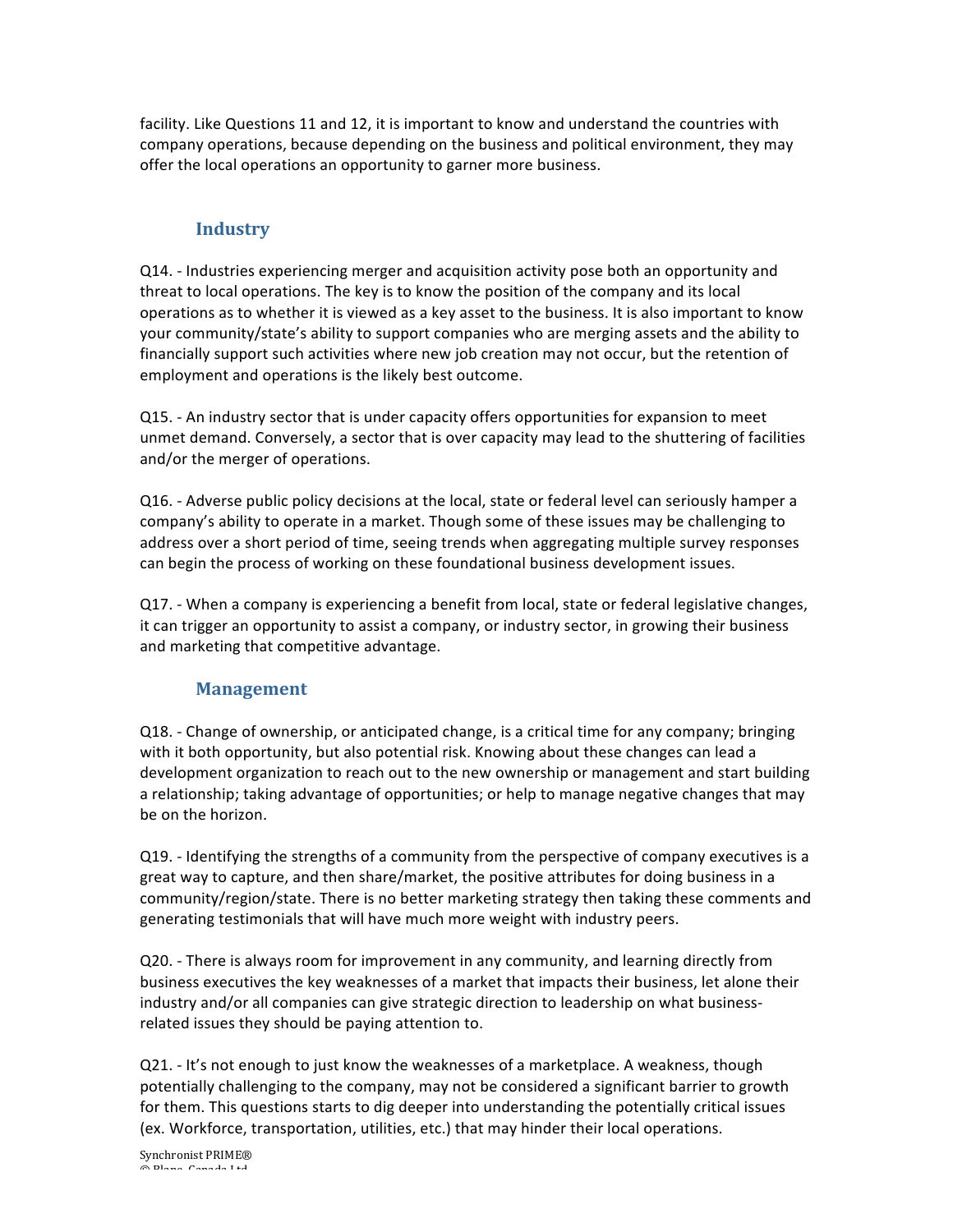Q22. - For those companies that are divisions or branch facilities where the corporate headquarters are located in another market, it is very important to know if the opinion of the corporate decision makers varies from that of the local management. If those difference are negative, having a parent headquarter visitation program can be very valuable.

Q23. - Even with weaknesses and barriers to growth, companies may decide that other positive factors of a marketplace may still lead the company to stay and/or growth their business in the local market. However, a company that specifies very clearly reasons why is would consider not retaining or growing their business should be a red-alert to the local economic development organization.

Q24. - Supply-chains and Just-in-Time delivery systems can be critically important for many companies. Knowing if there are opportunities to attract a critical supplier for an existing company, or to aid a local supplier who is serving other companies within your market, is a targeted strategy you can take.

#### **Workforce**

Q25. - The availability of a skilled workforce is one of the most critical issues companies face. This questions helps to understand the satisfaction level a single company, or an aggregation of companies, have about the markets ability to provide the right people at the right time.

Q26. - Have a large number of available people in a workforce market is important, but it is the quality of that available workforce that determines the businesses ability to be successful. Like Question 25, understanding the satisfaction at a point in time, and over time, is important to identify work that must be done, but also if the satisfaction levels are high, to use in business recruitment marketing.

Q27. - Engagement and turnover of a markets workforce is very important to understand. Even if there are many available people, and the quality of the workers is considered high, if a business or industry has significant turnover, then companies will not reap the benefit of stable and productive workers to support the company over time.

Q28. - In many instances, the business in your community is in competition within their own company for investments and job retention/growth. Understanding the productivity of your local operations compared to other company locations can identify challenges or opportunities.

Q29. - Challenges with recruiting key employees and positions can be the start to the decline of an operation in a market. Understanding which positions and specific recruitment problems (ex. Recruitment in the local marketplace, or challenges with attracting employees from outside the market) your companies are experiencing is one of the most critical aspects of this survey process.

Q30. - For companies with unfilled positions, it is good to know if the ability to fill those positions is becoming easier or harder; knowing the total number of positions; and the amount of time expected to be filled. Though one of the most tracked metrics in economic development is number of new jobs added to a market place, it is also extremely important that those jobs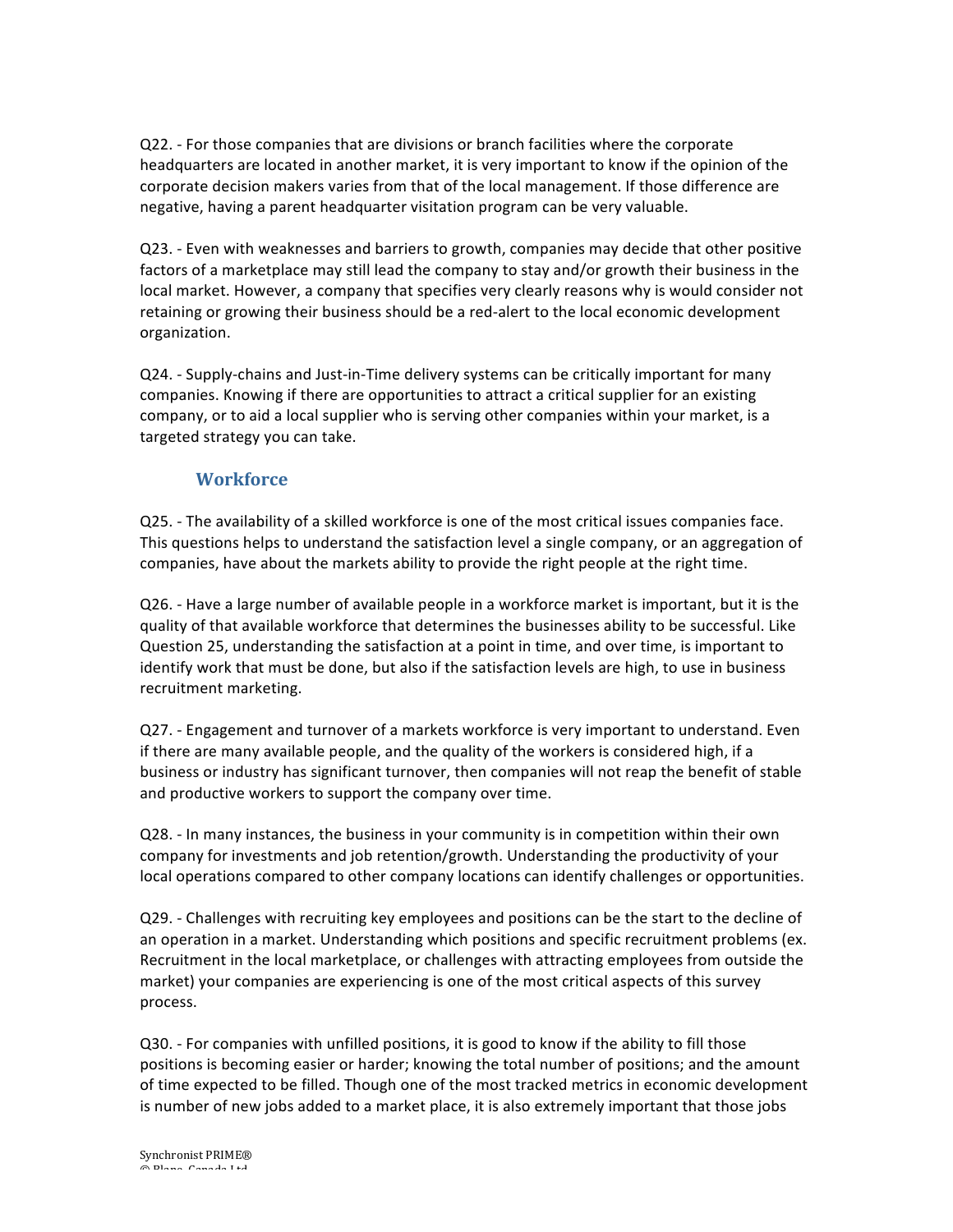that are available are being filled, thus generating payroll revenue that is spent throughout the community.

Q31. - The speed in which the global economy is moving, and the way in which work is being done is something all economic development groups will want to understand. Technological advances, and the way employers structure their relationship with their human capital needs (ex. Full time W-2 employees versus contract workers) is something organizations want to stay on top of.

Q32. - Recruitment challenges for companies are not always related primarily to deficiencies in the community. In many instances, the industry in which the company operates may be experiences significant challenges with finding the workforce they need (ex. Welding, engineering, etc.).

Q33. - Besides companies engaging resources in research and development (Question 5), one of the clearest determinants of a company with high value and growth potential, are those businesses investment in employee training. This question is intended to better understand the companies who are investing in their people and in what ways.

#### **Technology**

Q34. - There are always technological disruptions taking place in all industries, though some sectors will experience a different pace and impact than others. Understanding how your companies and the industries they compete are addressing these changes (are they leading the disruption or being impacted by it) will help to provide a picture from which you can act.

Q35. - Knowing that technology changes are a given, it is important to know if your companies are making investments in new technology to improve their operations and continue to make them competitive.

Q36. - All companies need communities to have the necessary technology to support their operations. Knowing if your market is equipping these businesses with what they need and at the level they need it is paramount. If the community is providing businesses what they need for technology, then it can be marketed to others outside the market. If there are deficiencies, then a proactive approach can be taken to alleviate the gaps.

#### **Utility Services**

Q37. - The consumption of utility services can help inform the individual utility, but also the economic development organization and its partners, on the future utilization of these services. It can help to signal growth potential, stability, or in some cases, a decline in that service because of business changes or technology within that service requiring less of the need, yet possibly not changing the overall stability or growth of that company (ex. Production changes for a food processor that requires less water and sewer but they are still producing the same or more products).

It is also important to understand a company's (or industry's) satisfaction with specific utility services. This can be viewed over time to gauge improvements or declines in satisfaction for a single company or across industries or the entire business community.

Synchronist PRIME® © Blane, Canada Ltd.